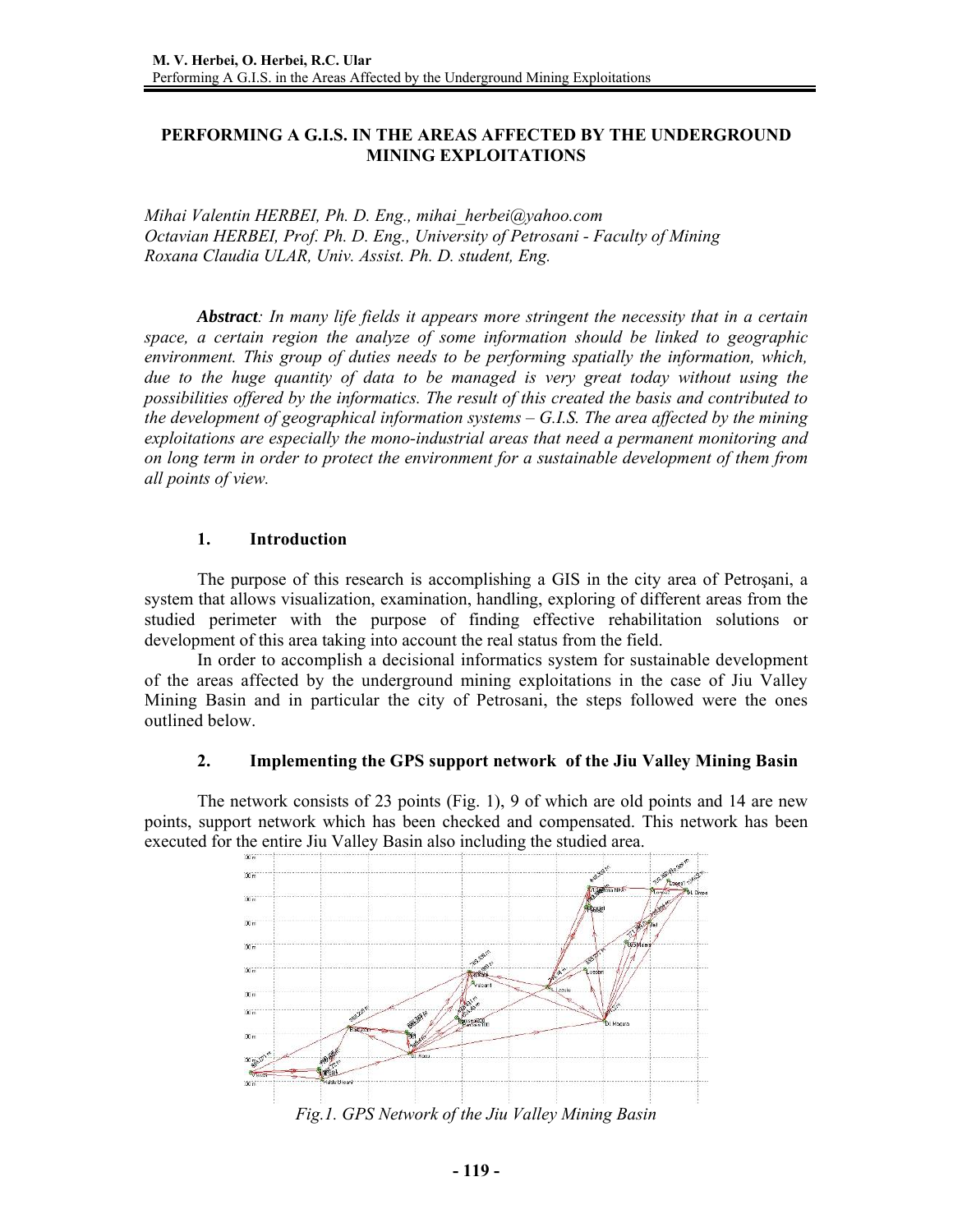### **3. Monitoring the subsidence phenomenon in the area of Petroşani City**

The decisional process regarding the affected areas will take into account the parameters of the subsidence phenomenon, parameters which have to be obtained through surveying and then monitored permanently on a medium and long term. The parameters influencing the phenomenon of displacement and deformation of the land surface have been calculated taking into account several measurements performed at different time frames, measurements which will be continued also in the future. Studying the displacement phenomenon is based on the data obtained during the displacement of a group of points placed adequately in the field, in order for these to displace along with the surface of the land in motion.

The corresponding graph is the following :



After determining the final results it results that the subsidence process in the studied area is active and it must be motorizes in future.

## **3.1. Adjusting the experimental data with the help of regression and correlation analysis**

For a certain point  $P(x, y, z)$  from the surface of a sinking area there are known the stages of this points as follows:

> 1. *INCIPIENT STAGE* – where from the repaus the point will entering movement till it has the speed  $v_1$ ;

> 2. *ACTIVE STAGE* – where the sinking area may cross through all stages (sub critic -supercritical) and where we can anticipate a variation of the sinking speed around an average value;

> 3. *FINAL STAGE* – where the sinking speed decreases continuously till stabilizing the terrain.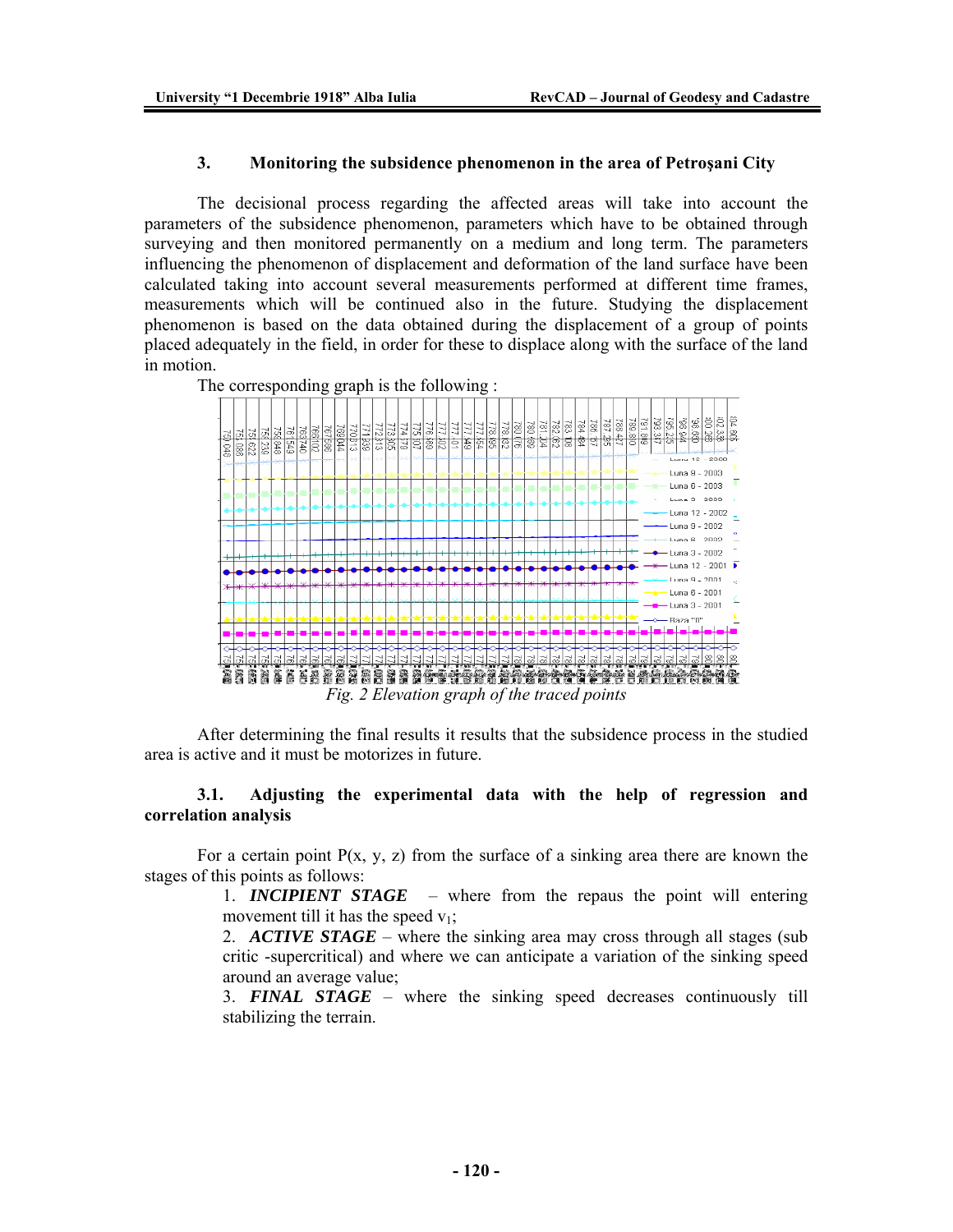

*Fig. 3 Evolution of W parameter and of sinking speed V* 

In correspondence with these stages of the point from the ground it will exist a topic behaviour of the sinking parameter W. As a value, from 0 – moment when the effect is not come yet, toll Wmax we can observe a continuously behaviour even if the fluctuations of speed are discontinuously from a year to another.

In order to obtain a good prognosis we must chose regression functions of the three areas of development. These functions must have different behaviours during the extrapolation period.

So, we looked for functions  $W(t)=f(t)$  that must have different behaviour at extrapolating the values.

- For the (1) are the tendency of decreasing the speeds to zero:

$$
W(t) = a_1 \exp(-b_1 t) \qquad exponent
$$

where:  $a_1$ ,  $b_1$ - coefficients determined by regression;  $t - \text{time}$  in months from the first measurements;  $W(t)$  – depended variable (sinking), [m].

- For the (2) are the constant tendency of the speeds around an average value:

 $W(t) = a_2 \exp(-b_2 t^2)$ squared exponent

where:  $a2$ ,  $b2$  – numeric coefficients;  $t$  – time (months);  $W(t)$  – sinking, [m].

- For the (3) area the increasing tendency of the speeds to a maximum value:

$$
W(t) = a_3t^3 + b_3t^2 + c_3t + d_3
$$
 polynomial type

where:  $a_3$ ,  $b_3$ ,  $c_3$ ,  $d_3$  – numeric coefficients.

## **4. Accomplish a G.I.S. in Petrosani area in order to have a sustanable development in this area**

The sustainable development means to have healthy and sure models of sustainability. This includes the management, the infrastructure and its services including the facilities of drinking water comparable to the ones from the European union. In a protected environment they will have an efficient transport and links of communication with the rest of the country and will have available resources of clean energy. The members of this community will have acceptable opportunities for education, will take part to the economic process and they will be able to implicate themselves into the local government.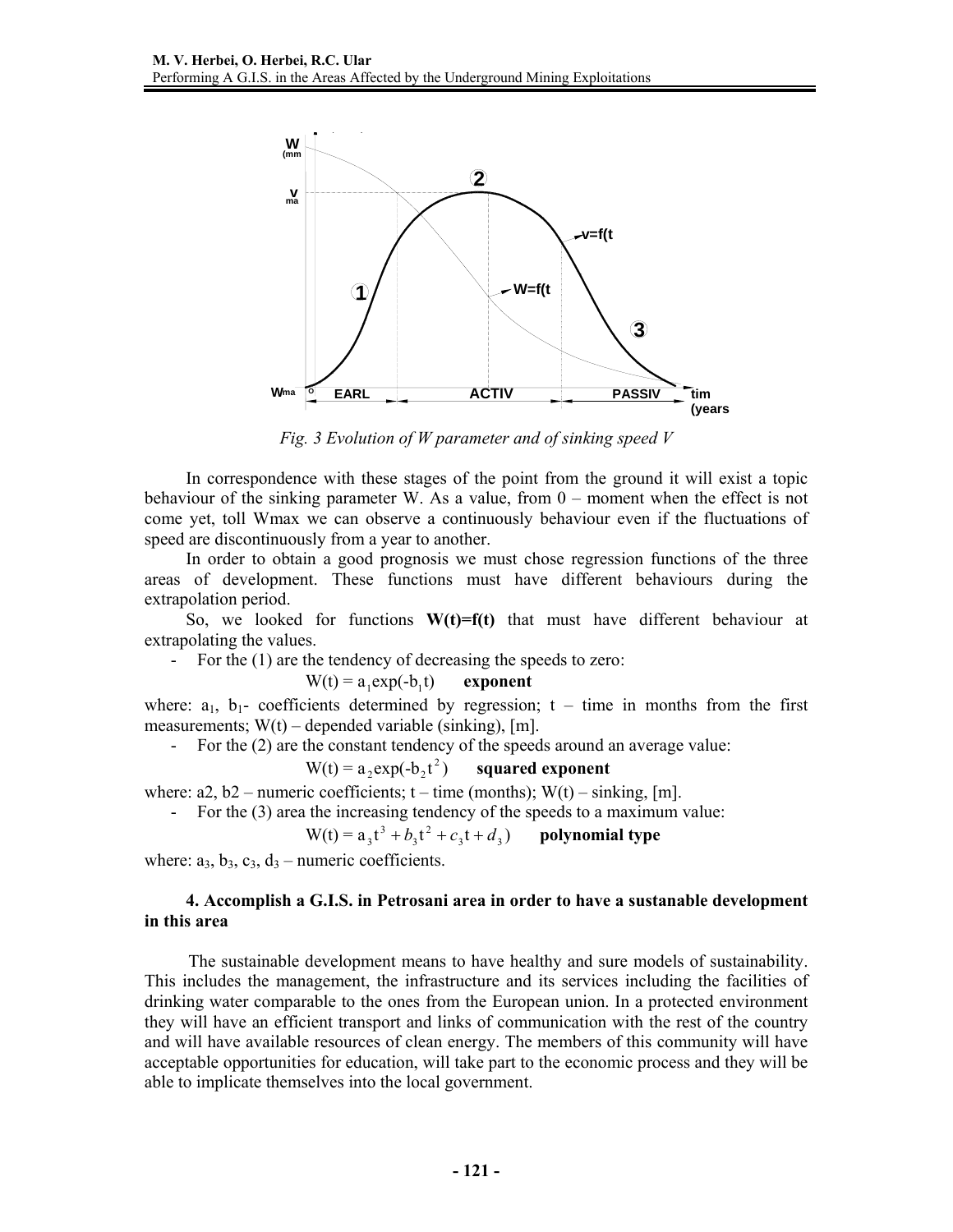For this application I used the software ArcGIS 9.2 made by ESRI company and this application allowed me as follows:

- To create the geo-spatial data bases
- To modify, complete and update the GIS recourses
- To make thematic maps.
- To make analyses and interrogations specific to this project
- To build some reports based on geo-spatial data.

The most important feature of a GIS consists in its capacity of making spatial analyzes so to use the spatial data in order to obtain reports regarding the studding area.

These spatial data are worked based on some specific algorithms by using own operations.

The spatial analyses are useful for evaluating, making prognosis, interpreting and understanding. The spatial analyses are **modularly ones**. In GIS there are 4 main types of spatial analyze as follows: spatial superposition and continuity analyze, surface analyze, linear analyze and raster analyze.

The spatial analyze helps us to extract the significant data distributed spatially and that will be worked. So, we can obtain data associations, which can be characterized or which lead to previsions or to understanding the phenomena. The operations can be made directly on the layers together with their attributes.

The result of a spatial analyze is to allow to be interrogated the attributes and to generate some new date by using the existent ones.

The main spatial operations are as follows:

- $\triangleright$  Operations from a single layer
- $\triangleright$  Operations from multiple layers<br> $\triangleright$  Statistic analyze
- $\triangleright$  Statistic analyze
- Network analyze
	- ¾ Analyzing the areas making the digital model of the field

Into the presented application it was defined a series of layers as follows: water network, phone network, underground works, exploited area, GPS network, waters, road, constructions, proprieties.

The data brought to the GIS working environment can be manipulated in different purposes. The data manipulation is made as follows:

- **a) Finding again;**
- **b) Modifying the data structure;**

**c) Interrogating and analyzing.** 

#### **a) Finding again the data (Fig. 4) consists in:**

 $\checkmark$  Selecting a data category;

 $\checkmark$  Selecting the graphic data or attribute data by using graphic windows, circle, polygon;

 $\checkmark$  Selecting the graphic data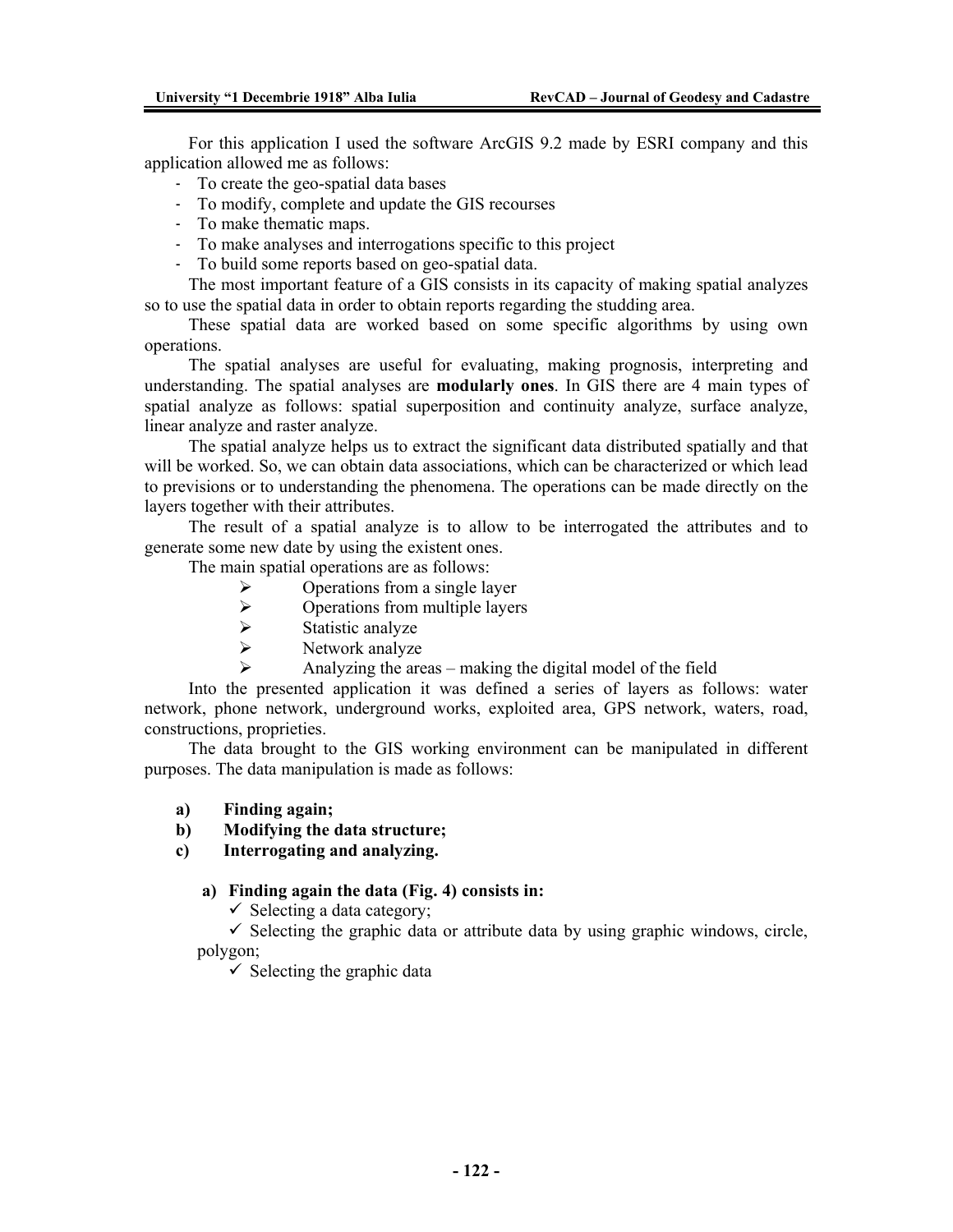

Fig. 4. Marking and foreseeing the present influence and future area for the next 20 years regarding the Livezeni mining area

# **b)** *Interrogating and analyzing the data* **(Fig. 5)**

When it is put into service the system that contains the geographic data, it was be able to be interrogated by using some simple questions: *Who is the owner? What is the distance between 2 points?* etc. or there can be used some analytic questions: *Where are some proper areas for building a house? Which is the area with prognosis influence? If a new access road is built, how it will be affected by the mining area? , How many building are there in the influence area of the mining exploitation? etc."* 



Fig. 5. Identifying the proprieties from the influence area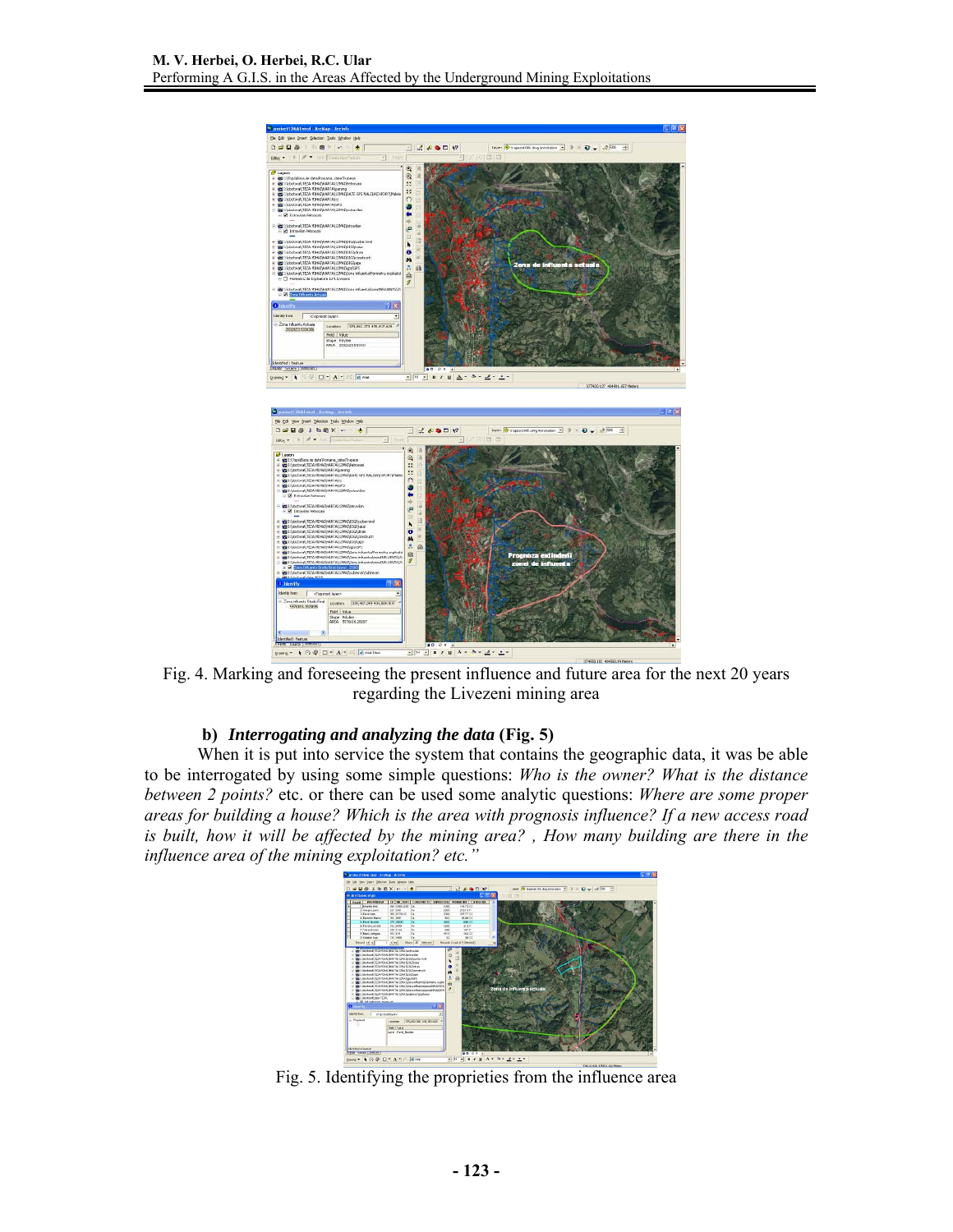# **c) Showing the data (Fig. 6) and generating the reports has the following processes:**

- Creating, memoring, finding again, generating the structure;
- Libraries of conventional signs as points, lines, surfaces having the possibility to generate, edit, insert the new signs;

Libraries of writing characters having the possibility to generate, edit, insert the new characters, styles;

• Possibility to represent the same frame of some data with different locations, different scales;

- We associate to the attributes some conventional signs, colours, texts;
- Insert the legends.



Fig. 6. Visualize some proprieties affected by Livezeni mining exploitation

# **5. Generating and interpretation the DTM for the Jiu Valley Mining Basin – Hunedoara County - Romania**

The interpolation methods type triangulation one after whom it is obtained a TIN structure **(Triangular Irregular Network)** (Fig. 6)**,** are also multiple. Interpolation methods such as triangulations, when it is obtain a TIN (**Triangular Irregular Network**) (Fig. 7) are also multiple. The best one is *Delaunay Interpolation* that allows to be obtained some perfect triangles inside a circle so the distance between the points from the picks of the triangle is always minim. For each triangle there are memorized the coordinates and attributes of the three picks, topology and slope and declination direction of the triangle surface.



Fig. 7. Elaboration of TIN structure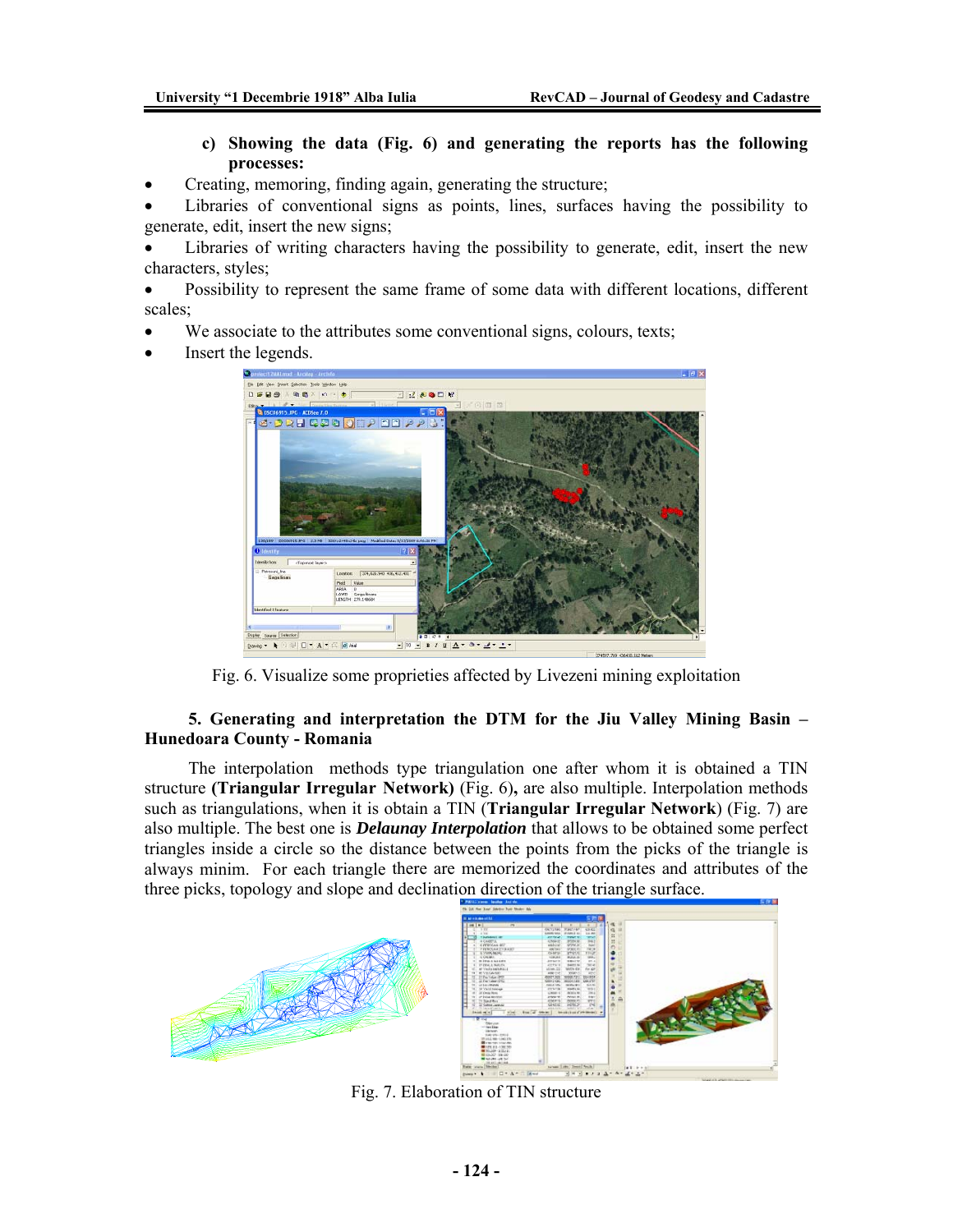*Three dimensional visualization* (Fig. 7) is the preferred way of visualization to comprehend the actual terrain of any place. This can be achieved by techniques using wire frame models or rendering from a 3-D plane to a 2-D plane. For added realism, image based information is added to the rendered primitives. This kind of texture mapping serves to increase the visual appeal and increase the vivid detail. This is popularly known as *draping*, and leads to a greater understanding of patterns in the image and how they relate to the shape of the earth's surface.



Fig. 8. The 3D model (Wireframe model and Surface model)

# **5.1. DTM Interpretation**

The analysis of DTM's to extract terrain parameters is termed **DTM interpretation**. The extraction can be performed by either visual analysis or quantitative analysis (interpretation). The analysis can be grouped into *general geo-morphometry* or *specific geomorphometry*. General geo-morphometry deals with quantification of general surface characteristics such as **slope, gradient or aspect**. The concept of measuring **slope** from a topographic map is a familiar one for most professionals in the landscape planning/surveying professions. Slope is a measurement of how steep the ground surface is. The steeper the surface the greater the slope. Slope (Fig. 8) is measured by calculating the tangent of the surface. The tangent is calculated by dividing the vertical change in elevation by the horizontal distance. If we view the surface in cross section we can visualize a right angle triangle. Slope is normally expressed in planning as a percent slope which is the tangent (slope) multiplied by 100:



*Percent Slope = Height / Base \* 100* 

Fig. 9. The measuring of slope using ArcGIS software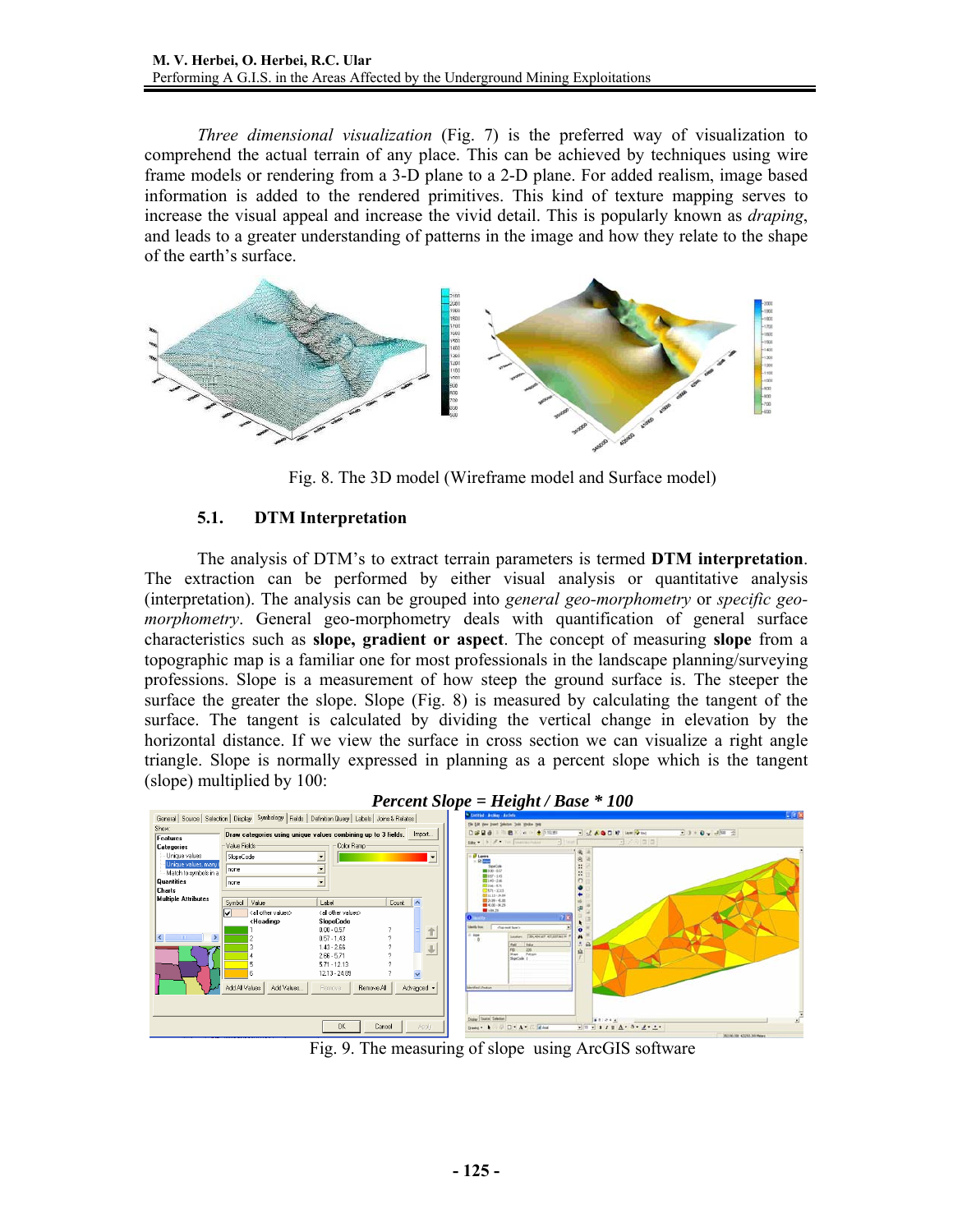

Fig. 10. The map of Slope and Grid Information using Surfer Software

**S***lope* is an attribute to define surface and comprises **gradient** and **aspect**. When written in the form of a mathematical equation g*radient* (usually calculated in degrees) refers to the first vertical derivative of altitude and represents the rate of change in its magnitude over distance. Similarly a*spect* is the first horizontal derivative of the altitude and represents the direction of the slope. The **curvature** (convexity / concavity) of the terrain can be determined by the second order derivatives. Curvature of the surface helps define the movement of masses. The formulae for calculation are mentioned below:

$$
Gradient = \sqrt{\left(\frac{\Delta z_x}{\Delta x}\right)^2 + \left(\frac{\Delta z_y}{\Delta y}\right)^2}
$$
\n
$$
Aspect = \tan^{-1} \left(\frac{\frac{\partial f}{\partial x}}{\frac{\partial f}{\partial y}}\right)
$$
\n
$$
Curvature = \sqrt{\left(\frac{\partial^2 f}{\partial x^2}\right)^2 + \left(\frac{\partial^2 f}{\partial y^2}\right)^2}
$$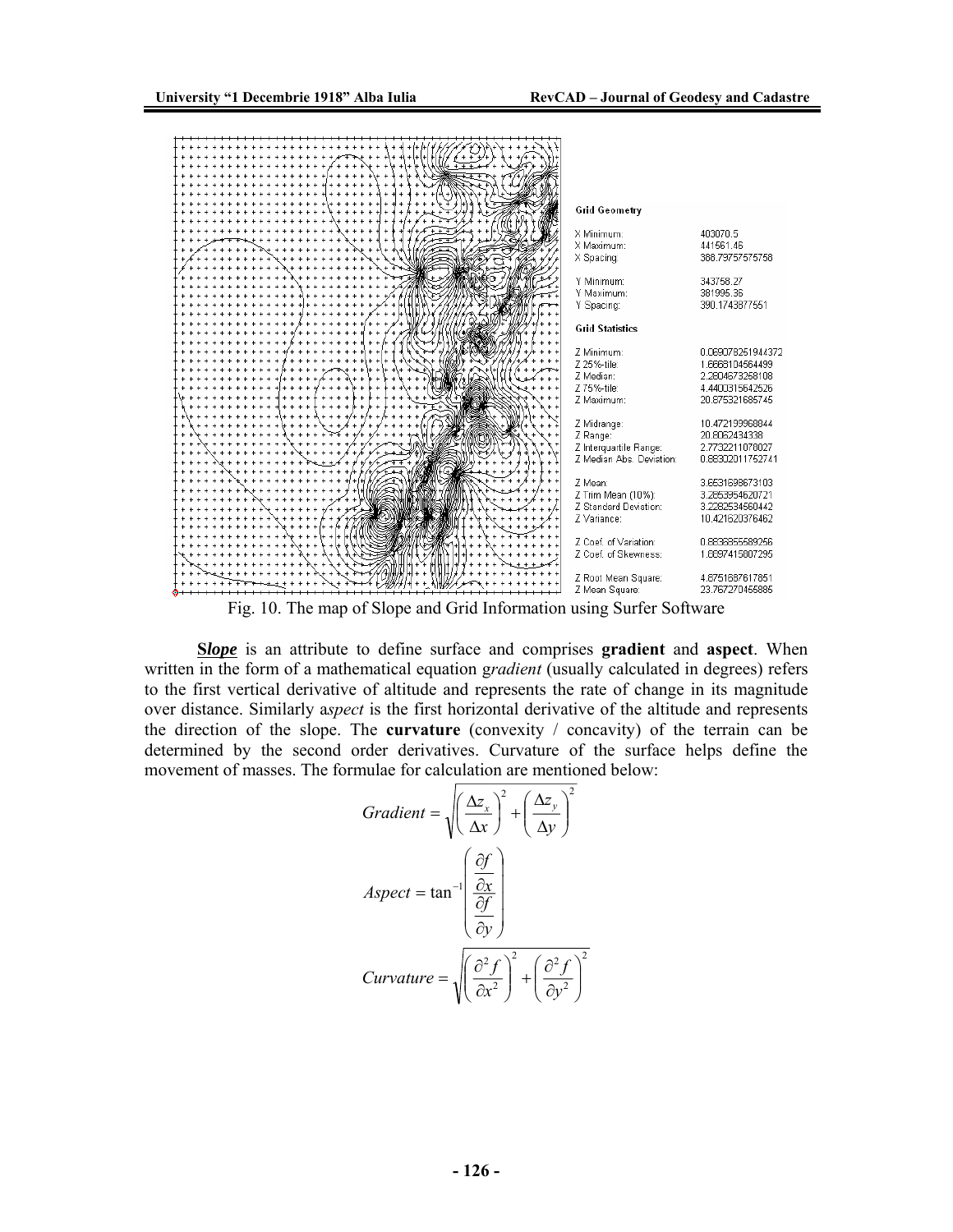

Fig. 11. The map of Gradient and Grid Information using Surfer Software





Fig. 12. The calculation of the aspect and curvature using ArcGIS software